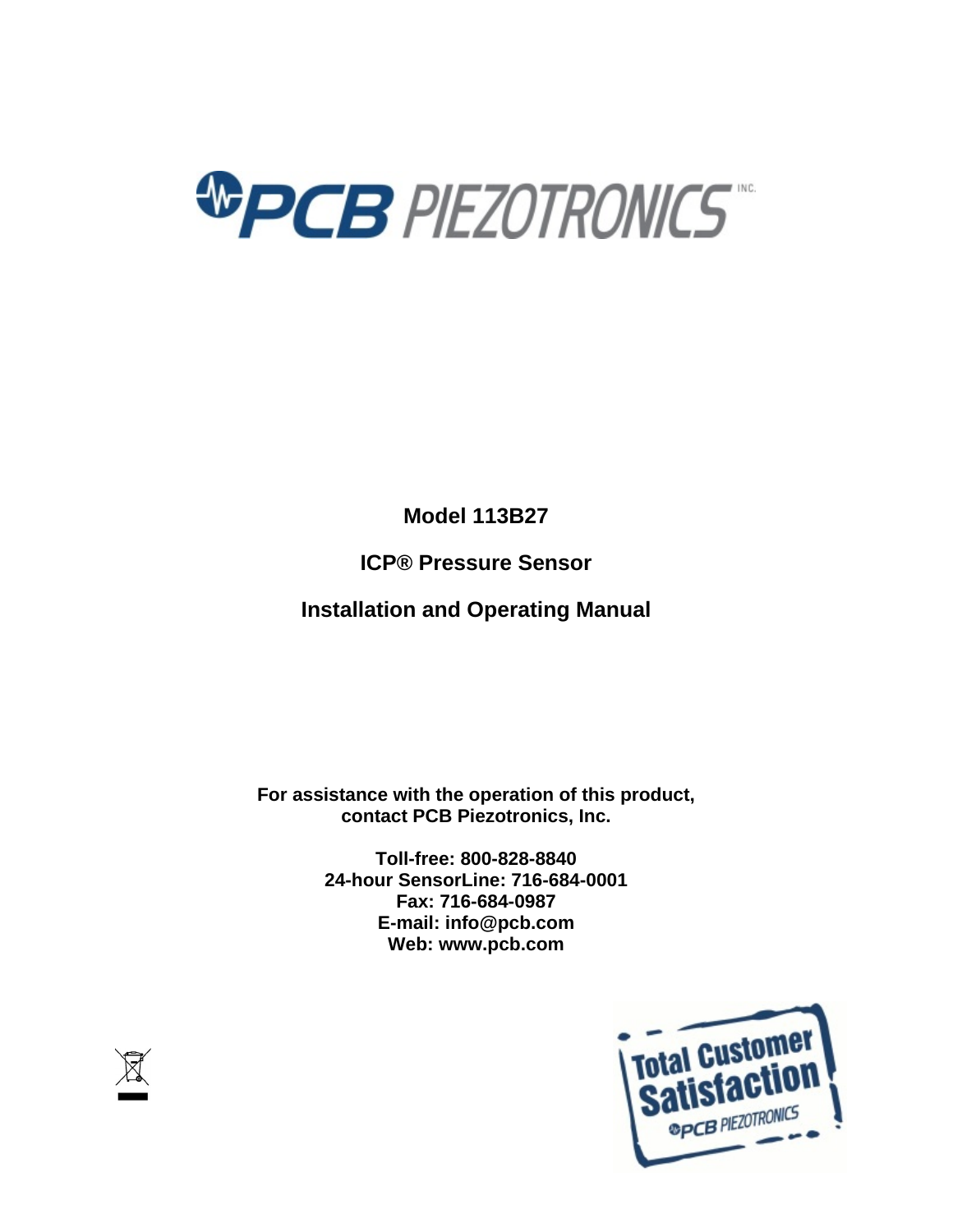# *®PCB PIEZOTRONICS*

**Service, Repair, and Return Policies and Instructions**

**The information contained in this document supersedes all similar information that may be found elsewhere in this manual.** 

**Service** – Due to the sophisticated nature of the sensors and associated instrumentation provided by PCB Piezotronics, user servicing or repair is not recommended and, if attempted, may void the factory warranty. Routine maintenance, such as the cleaning of electrical connectors, housings, and mounting surfaces with solutions and techniques that will not harm the physical material of construction, is acceptable. Caution should be observed to ensure that liquids are not permitted to migrate into devices that are not hermetically sealed. Such devices should only be wiped with a dampened cloth and never submerged or have liquids poured upon them.

**Repair** – In the event that equipment becomes damaged or ceases to operate, arrangements should be made to return the equipment to PCB Piezotronics for repair. User servicing or repair is not recommended and, if attempted, may void the factory warranty.

**Calibration** – Routine calibration of sensors and associated instrumentation is recommended as this helps build confidence in measurement accuracy and acquired data. Equipment calibration cycles are typically established by the users own quality regimen. When in doubt about a calibration cycle, a good "rule of thumb" is to recalibrate on an annual basis. It is also good practice to recalibrate after exposure to any severe temperature extreme, shock, load, or other environmental influence, or prior to any critical test.

PCB Piezotronics maintains an ISO-9001 certified metrology laboratory and offers calibration services, which are accredited by A2LA to ISO/IEC 17025, with full traceability to SI through N.I.S.T. In addition to the normally supplied calibration, special testing is also available, such as: sensitivity at elevated or cryogenic temperatures, phase response, extended high or low frequency response, extended range, leak testing, hydrostatic pressure testing, and others. For information on standard recalibration services or special testing, contact your local PCB Piezotronics distributor, sales representative, or factory customer service representative.

**Returning Equipment** – *Following these procedures will ensure that your returned materials are handled in the most expedient manner*. Before returning any equipment to PCB Piezotronics, contact your local distributor, sales representative, or factory customer service representative to obtain a Return **Warranty, Service, Repair, and Return Policies and Instructions** Materials Authorization (RMA) Number. This RMA number should be clearly marked on the outside of all package(s) and on the packing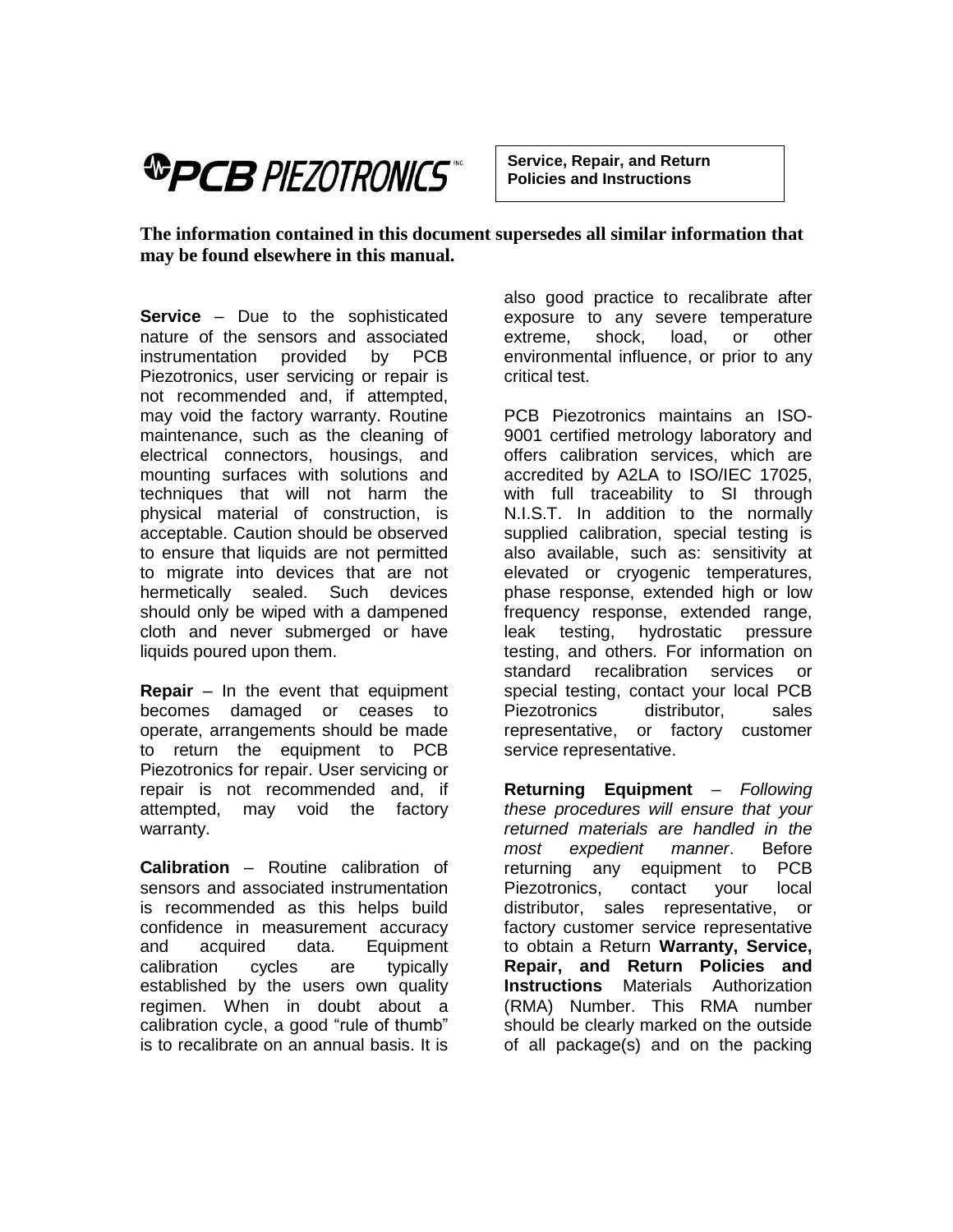list(s) accompanying the shipment. A detailed account of the nature of the problem(s) being experienced with the equipment should also be included inside the package(s) containing any returned materials.

A Purchase Order, included with the returned materials, will expedite the turn-around of serviced equipment. It is recommended to include authorization on the Purchase Order for PCB to proceed with any repairs, as long as they do not exceed 50% of the replacement cost of the returned item(s). PCB will provide a price quotation or replacement recommendation for any item whose repair costs would exceed 50% of replacement cost, or any item that is not economically feasible to repair. For routine calibration services, the Purchase Order should include authorization to proceed and return at current pricing, which can be obtained from a factory customer service representative.

**Contact Information** – International customers should direct all inquiries to their local distributor or sales office. A complete list of distributors and offices can be found at www.pcb.com. Customers within the United States may contact their local sales representative or a factory customer service representative. A complete list of sales representatives can be found at www.pcb.com. Toll-free telephone numbers for a factory customer service representative, in the division responsible for this product, can be found on the title page at the front of this manual. Our ship to address and general contact numbers are:

PCB Piezotronics, Inc. 3425 Walden Ave. Depew, NY14043 USA Toll-free: (800) 828-8840 24-hour SensorLine<sup>SM</sup>: (716) 684-0001 Website: www.pcb.com E-mail: info@pcb.com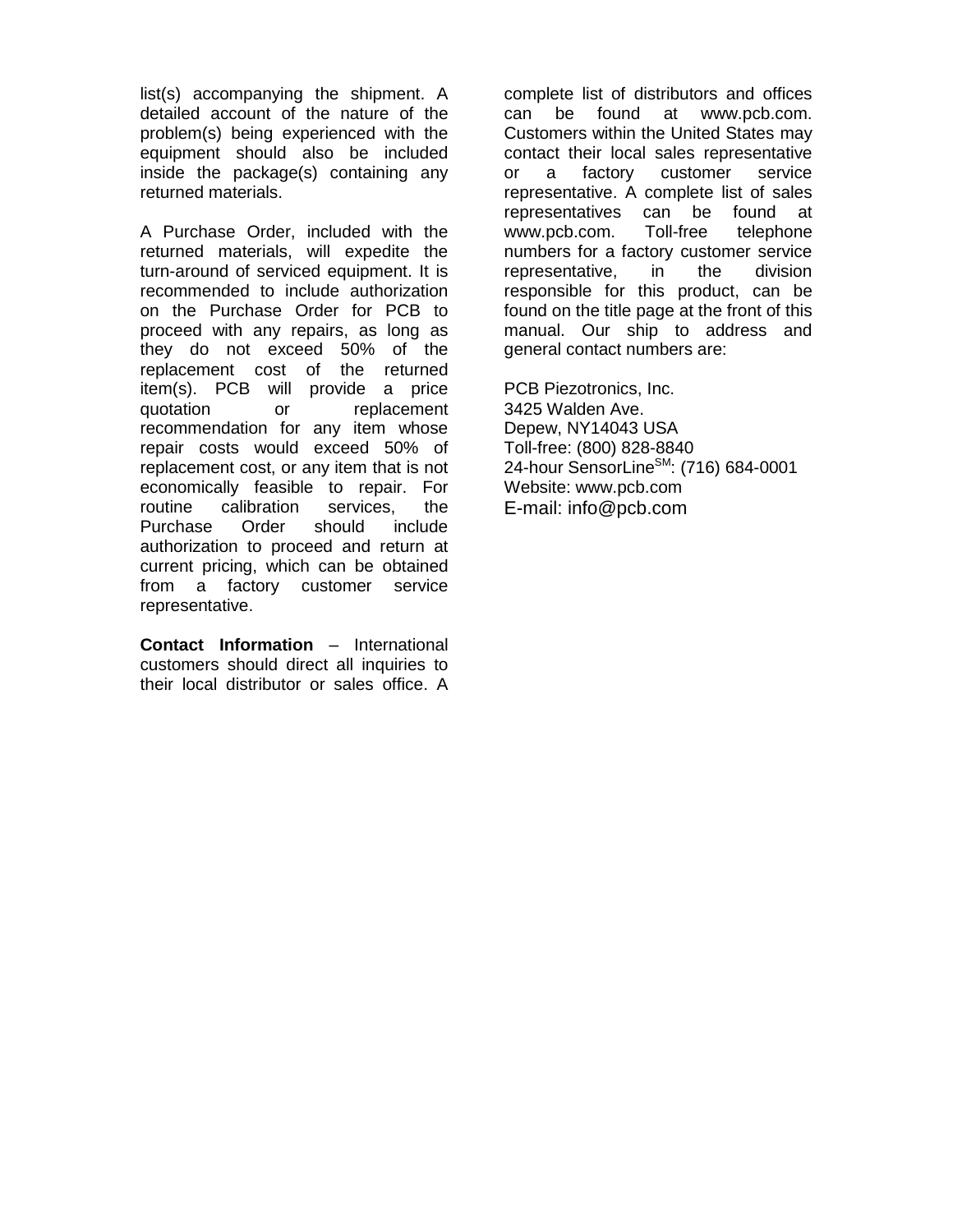

## PCB工业监视和测量设备 - 中国RoHS2公布表

|  |  | PCB Industrial Monitoring and Measuring Equipment - China RoHS 2 Disclosure Table |  |  |  |  |  |  |
|--|--|-----------------------------------------------------------------------------------|--|--|--|--|--|--|
|--|--|-----------------------------------------------------------------------------------|--|--|--|--|--|--|

|                                                                          | 有害物质     |           |           |              |            |              |  |  |  |  |
|--------------------------------------------------------------------------|----------|-----------|-----------|--------------|------------|--------------|--|--|--|--|
| 部件名称                                                                     | 铅(Pb)    | 汞<br>(Hg) | 镉<br>(Cd) | 六价铬 (Cr(VI)) | 多溴联苯 (PBB) | 多溴二苯醚 (PBDE) |  |  |  |  |
| 住房                                                                       | O        | O         | $\Omega$  | O            | O          | Ő            |  |  |  |  |
| PCB板                                                                     | X        | $\Omega$  | $\circ$   | O            | O          | O            |  |  |  |  |
| 电气连接器                                                                    | $\Omega$ | O         | $\circ$   | O            | O          | O            |  |  |  |  |
| 压电晶体                                                                     | X        | O         | $\circ$   | $\circ$      | O          | O            |  |  |  |  |
| $\circ$<br>$\Omega$<br>$\Omega$<br>$\circ$<br>$\Omega$<br>$\Omega$<br>环氧 |          |           |           |              |            |              |  |  |  |  |
| 铁氟龙                                                                      | $\Omega$ | $\Omega$  | $\circ$   | O            | O          | O            |  |  |  |  |
| 电子                                                                       | O        | O         | $\circ$   | O            | $\circ$    | O            |  |  |  |  |
| 厚膜基板                                                                     | $\Omega$ | $\Omega$  | X         | O            | $\circ$    | O            |  |  |  |  |
| $\circ$<br>$\circ$<br>O<br>O<br>O<br>O<br>电线                             |          |           |           |              |            |              |  |  |  |  |
| $\circ$<br>O<br>X<br>O<br>O<br>O<br>电缆                                   |          |           |           |              |            |              |  |  |  |  |
| $\circ$<br>$\Omega$<br>$\circ$<br>O<br>$\Omega$<br>O<br>塑料               |          |           |           |              |            |              |  |  |  |  |
| 焊接                                                                       | X        | $\Omega$  | O         | $\Omega$     | $\circ$    | O            |  |  |  |  |
| 铜合金/黄铜                                                                   | X        | $\Omega$  | $\Omega$  | $\Omega$     | $\circ$    | O            |  |  |  |  |
| 本表格依据 SJ/T 11364 的规定编制。                                                  |          |           |           |              |            |              |  |  |  |  |
| O: 表示该有害物质在该部件所有均质材料中的含量均在 GB/T 26572 规定的限量要求以下。                         |          |           |           |              |            |              |  |  |  |  |
| X: 表示该有害物质至少在该部件的某一均质材料中的含量超出 GB/T 26572 规定的限量要求。                        |          |           |           |              |            |              |  |  |  |  |
| 铅是欧洲RoHS指令2011/65/ EU附件三和附件四目前由于允许的豁免。                                   |          |           |           |              |            |              |  |  |  |  |

CHINA RoHS COMPLIANCE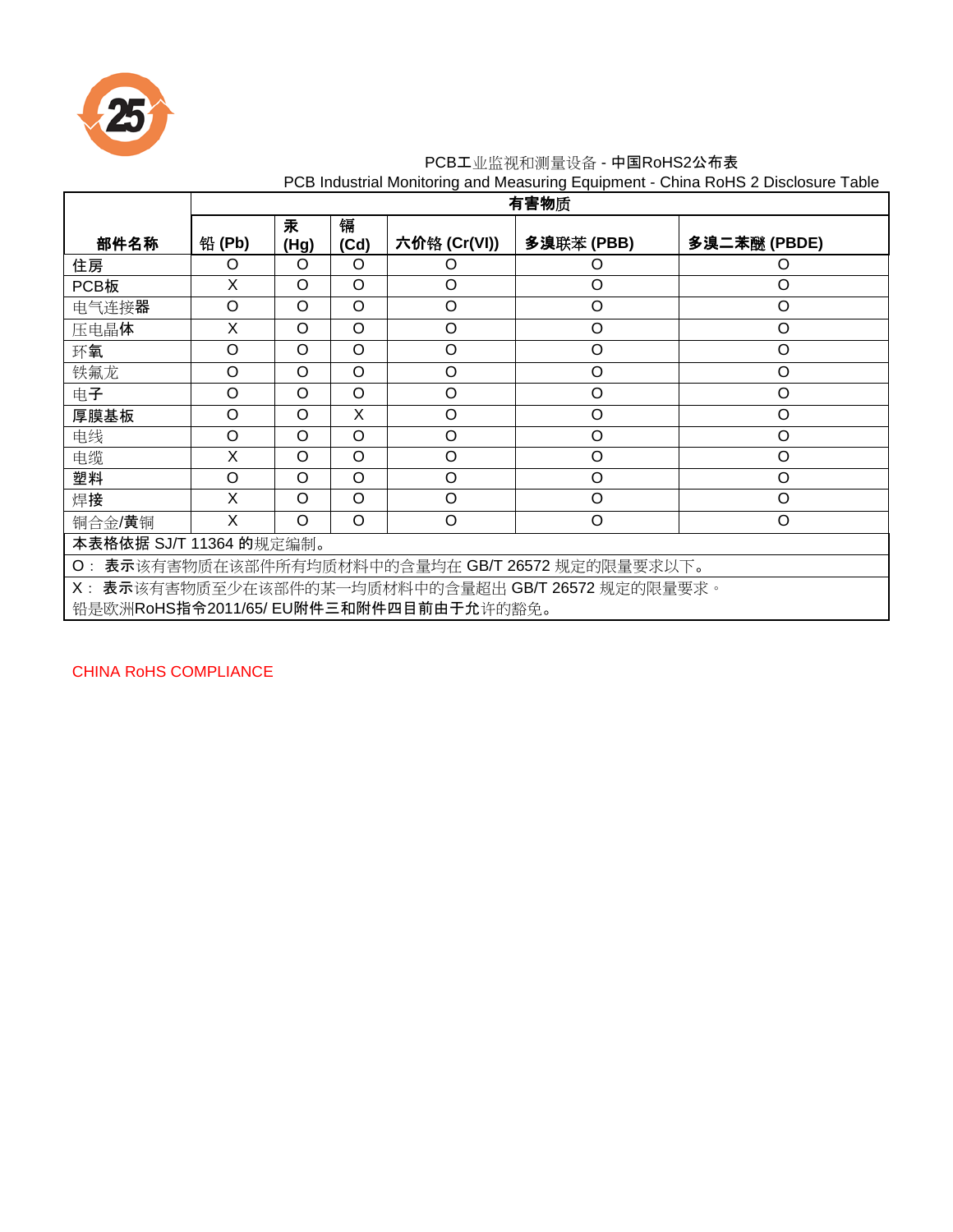| <b>Component Name</b>           | <b>Hazardous Substances</b> |                        |                 |                                                    |                                             |                                                    |  |  |
|---------------------------------|-----------------------------|------------------------|-----------------|----------------------------------------------------|---------------------------------------------|----------------------------------------------------|--|--|
|                                 | Lead<br>(Pb)                | <b>Mercury</b><br>(Hg) | Cadmium<br>(Cd) | <b>Chromium VI</b><br><b>Compounds</b><br>(Cr(VI)) | Polybrominated<br><b>Biphenyls</b><br>(PBB) | Polybrominated<br><b>Diphenyl</b><br>Ethers (PBDE) |  |  |
| Housing                         | $\circ$                     | O                      | $\circ$         | O                                                  | O                                           | O                                                  |  |  |
| PCB Board                       | X                           | O                      | $\circ$         | O                                                  | $\circ$                                     | $\circ$                                            |  |  |
| Electrical<br><b>Connectors</b> | O                           | O                      | $\circ$         | $\mathsf O$                                        | $\circ$                                     | $\circ$                                            |  |  |
| Piezoelectric<br>Crystals       | X                           | $\circ$                | $\circ$         | $\circ$                                            | $\circ$                                     | $\circ$                                            |  |  |
| Epoxy                           | $\circ$                     | $\circ$                | $\circ$         | $\circ$                                            | $\circ$                                     | $\circ$                                            |  |  |
| Teflon                          | O                           | O                      | O               | O                                                  | O                                           | O                                                  |  |  |
| Electronics                     | $\circ$                     | $\circ$                | O               | $\circ$                                            | $\circ$                                     | $\circ$                                            |  |  |
| Thick Film<br>Substrate         | $\Omega$                    | $\Omega$               | X               | $\circ$                                            | $\circ$                                     | $\circ$                                            |  |  |
| <b>Wires</b>                    | O                           | $\circ$                | $\circ$         | $\circ$                                            | O                                           | $\circ$                                            |  |  |
| Cables                          | X                           | O                      | O               | O                                                  | O                                           | O                                                  |  |  |
| Plastic                         | O                           | $\circ$                | $\circ$         | O                                                  | $\circ$                                     | $\circ$                                            |  |  |
| Solder                          | X                           | $\circ$                | $\circ$         | $\circ$                                            | $\circ$                                     | $\circ$                                            |  |  |
| <b>Copper Alloy/Brass</b>       | X                           | O                      | O               | O                                                  | $\circ$                                     | $\circ$                                            |  |  |

This table is prepared in accordance with the provisions of SJ/T 11364.

O: Indicates that said hazardous substance contained in all of the homogeneous materials for this part is below the limit requirement of GB/T 26572.

X: Indicates that said hazardous substance contained in at least one of the homogeneous materials for this part is above the limit requirement of GB/T 26572.

Lead is present due to allowed exemption in Annex III or Annex IV of the European RoHS Directive 2011/65/EU.

*DOCUMENT NUMBER: 21354 DOCUMENT REVISION: D ECN: 46162*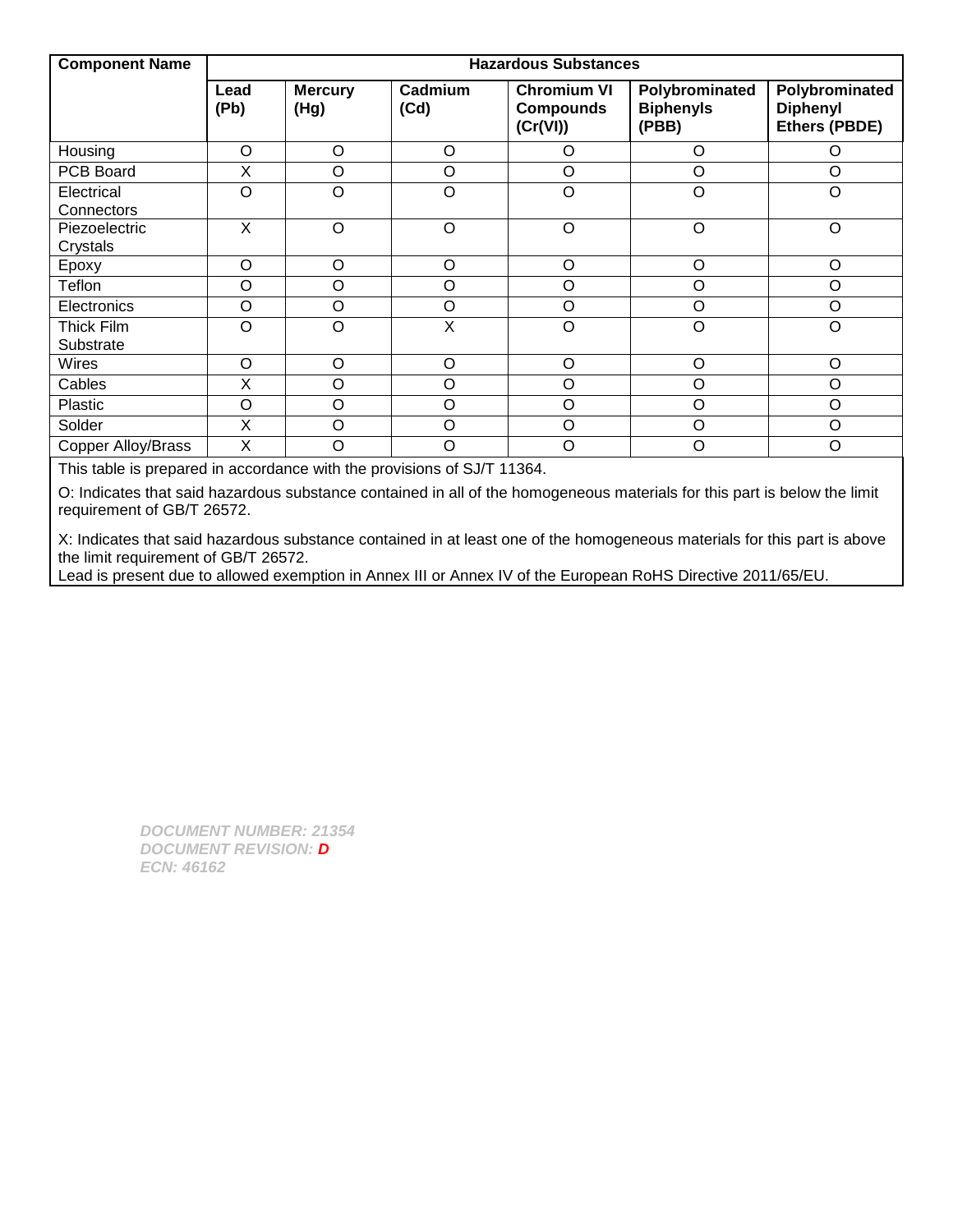## **OPERATION MANUAL FOR QUARTZ PRESSURE SENSORS SERIES 102 SERIES 113**

## **1.0 INTRODUCTION**

This series of miniature dynamic pressure sensors is specifically designed for shock tube and blast wave measurements and for other applications requiring very high frequency, near non-resonant response.

The term used to describe the transient response of this model series is "Frequency Tailoring" and it encompasses several mechanical and electrical design features coupled with stringent in-process fabrication/test procedures with heavy emphasis on the shock tube as a tool.

#### **2.0 DESCRIPTION**

Although this series consists of sensors with three basic mechanical configurations and six different sensitivities, each model is basically similar in internal design.



**Typical ICP® Probe Style Sensor**

Each utilizes the acceleration-compensated Series 113 quartz piezoelectric element coupled to a source follower type miniature electronics. (See "General Guide to  $ICP^{\otimes}$  Instrumentation," G-0001B, for a detailed description of the ICP® concept.)

The figure above shows the components of the basic ICP® probe, i.e. the piezoelectric element and the ICP<sup>®</sup> source follower amplifier. These components are joined together as an inseparable sealed assembly at the factory. Disassembly should not be attempted in the field.

Series 113B2x are in a probe configuration and are installed with a hollow clamp nut with 5/16-24 external threads. The housing of these models is at electrical ground potential.

Series 113B3x are similar to the B2x Series with an additional feature; all Invar construction. The all Invar sensors are designed to have minimal susceptibility to thermal transient events and are specifically suited for high-temperature shock and blast measurements.



**Series 113: Probe Style Sensor**

Series 102 consist of the basic 113 Series probe, as in the above mentioned series, mounted in a 3/8-24 threaded mounting adaptor. The probe is installed at the factory in an "off ground" configuration, i.e. the probe body is insulated from the external mounting adaptor body.

The Model 102A12 utilizes the same inner probe

Drawing Number: 21075 Revision: C ECN Number: 47023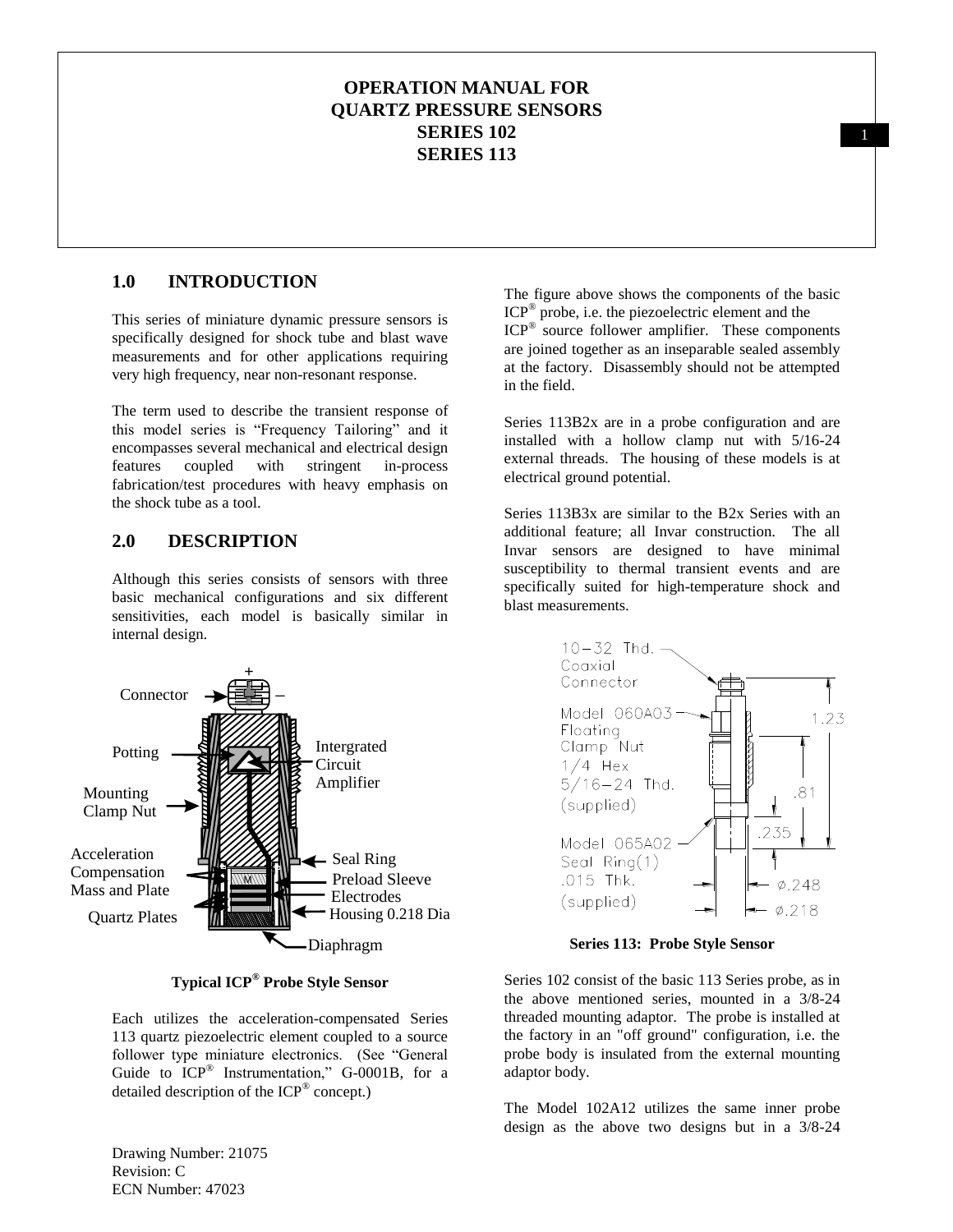## **OPERATION MANUAL FOR QUARTZ PRESSURE SENSORS SERIES 102 SERIES 113**

threaded adaptor with floating clamp nut to allow adjustment of diaphragm mounting depth where it is necessary to adapt to various wall thicknesses. These models are supplied only as low-pressure (250 psi and 100 psi) sensors and are also "off ground".

Models 102A21 and 102A22 are high-temperature ICP<sup>®</sup> versions to 400 °F (204 °C), with a 3/8-24 straight threads adaptor and 1/8-27 NPT adaptor, respectively.



**Series 102: Thread Mount Design, Ground-Isolated Sensor**

#### **3.0 INSTALLATION**

This manual contains outline and installation information for your specific model.

Prepare mounting ports in accordance with instructions given in specific installation drawings, paying particular attention to sealing surfaces. These surfaces must be smooth and free from chatter marks, nicks and other irregularities which could preclude a pressure tight seal.

To fully realize the high-frequency response capabilities of this sensor series, flush mounting of the diaphragm must be used.

In some cases, where flash temperatures such as those generated by blasts and shock fronts are present, it may be necessary to thermally insulate the diaphragm to minimize signals generated by these effects.

Common black vinyl electrical tape has been found to be an effective insulating material in many cases. One or more layers may be used across the end of diaphragm and adaptor.

A silicone rubber coating approximately .010" thick has also been proven effective in many applications. General Electric RTV type 106 is recommended. Apply the rubber coating to the surface of the diaphragm and allow it to cure in accordance with the manufacturer's instructions. (If you have ordered the CA option, ablative coated models, further protection will not be necessary.)

Although  $ICP^{\otimes}$  sensors have low-output impedance and in general are not affected by moisture, in extreme environments it is good practice to protect cable connections with shrink tubing.

It is not necessary to use low-noise cable with this sensor series. In fact, an optional Model 070B09 Solder Connector Adaptor allows the use of ordinary two-wire cable if desired.

#### **4.0 OPERATION**

It is only necessary to supply the sensor with a 2 to 20 mA constant current at  $+20$  to  $+30$  VDC through a current-regulating diode or equivalent circuit. (See guide G-0001B for powering and signal utilization information pertaining to all  $\text{ICP}^{\circledast}$  instrumentation).

Most of the signal conditioners manufactured by PCB have an adjustable current feature allowing a choice of input currents from 2 to 20 mA. In general, for lowest noise (best resolution), choose the lower current ranges. For driving long cables (to several thousand feet), use higher current, up to 20 mA maximum.

To operate system using a PCB signal conditioner:

1. Switch power on.

2. Wait several minutes for the IC amplifier to turn on and stabilize.

3. Proceed with measurements.

2

Drawing Number: 21075 Revision: C ECN Number: 47023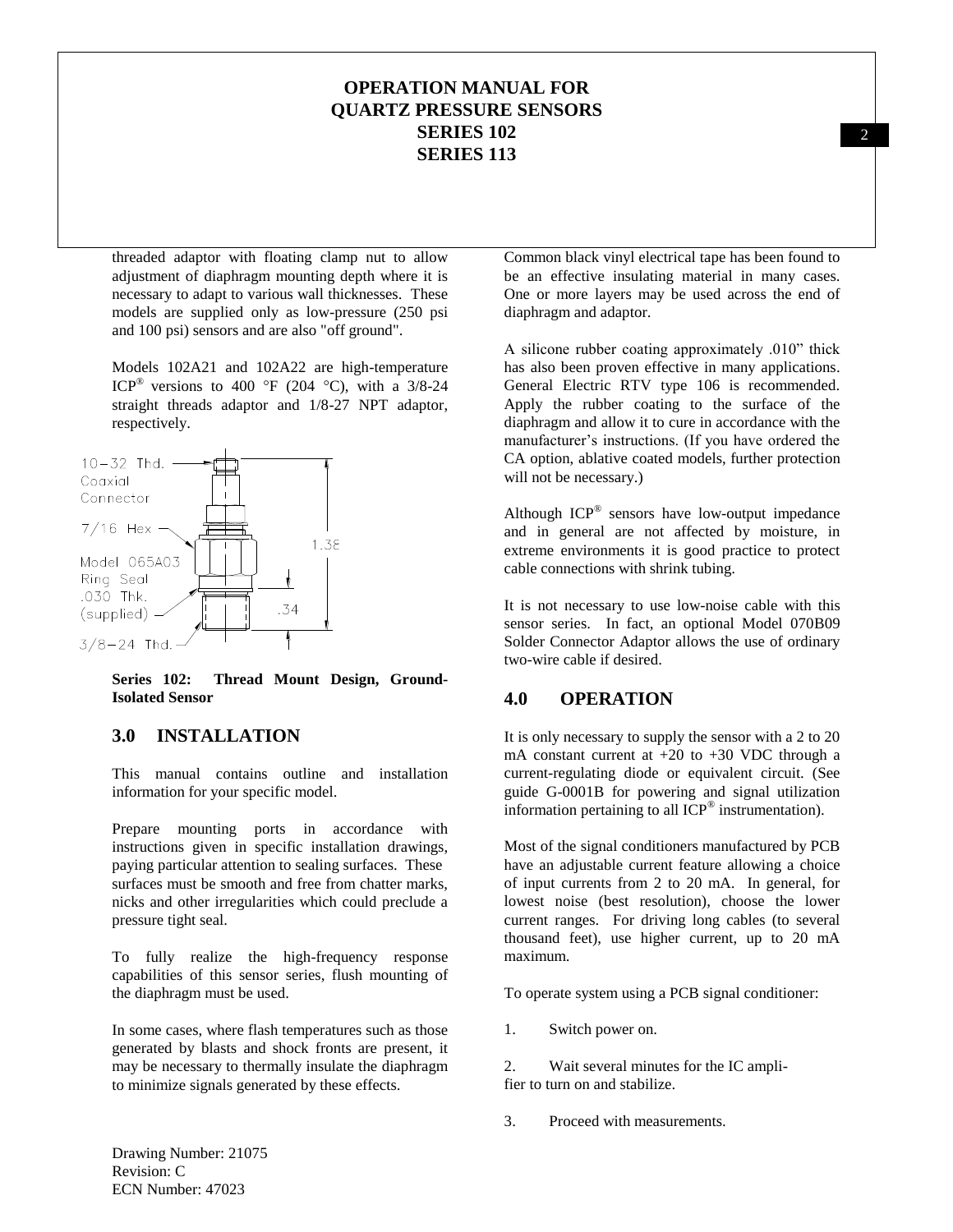## **OPERATION MANUAL FOR QUARTZ PRESSURE SENSORS SERIES 102 SERIES 113**

## **5.0 POLARITY**

The sensors in this series produce a positive-going output voltage for increasing pressure input.

### **6.0 LOW-FREQUENCY RESPONSE**

The low-frequency response of an  $ICP^{\otimes}$  system is determined by:

1. The discharge T.C. of the sensor

2. If AC-coupled at power unit, the coupling time constant.

Consult Section 7.0 in guide G-0001B detailed explanation of low-frequency characteristics of ICP® instruments.

#### **7.0 HIGH-FREQUENCY RESPONSE**

Frequency tailoring and the very high-natural frequency of the sensor give an extremely wide usable frequency range (beyond 100 kHz). Exceptionally fast response time (1 µsec) and clean, virtually non-resonant response to rapid step functions are also features of these sensors. As mentioned previously, the diaphragm must be flushmounted to fully realize the high-frequency response capabilities of this series.

#### **8.0 CALIBRATION**

Piezoelectric sensors are dynamic devices, but static calibration means can be employed if discharge time constants are sufficiently long. Generally, static methods are not employed below several hundred seconds time constant.

To employ static means, direct couple the sensor to the DVM readout using a T-Connector from the sensor jack or use the Model 484B in the calibrate mode. Apply pressure with dead weight tester and take readings quickly. Release pressure after each calibration point.

Drawing Number: 21075 Revision: C ECN Number: 47023 For the shorter time constant, rapid step functions of pressure are generated by a pneumatic pressure pulse calibrator or dead weight tester and readout is by recorder or storage oscilloscope.

PCB offers a complete calibration service. Consult factory for details.

ICP is a registered trademark of PCB Piezotronics

3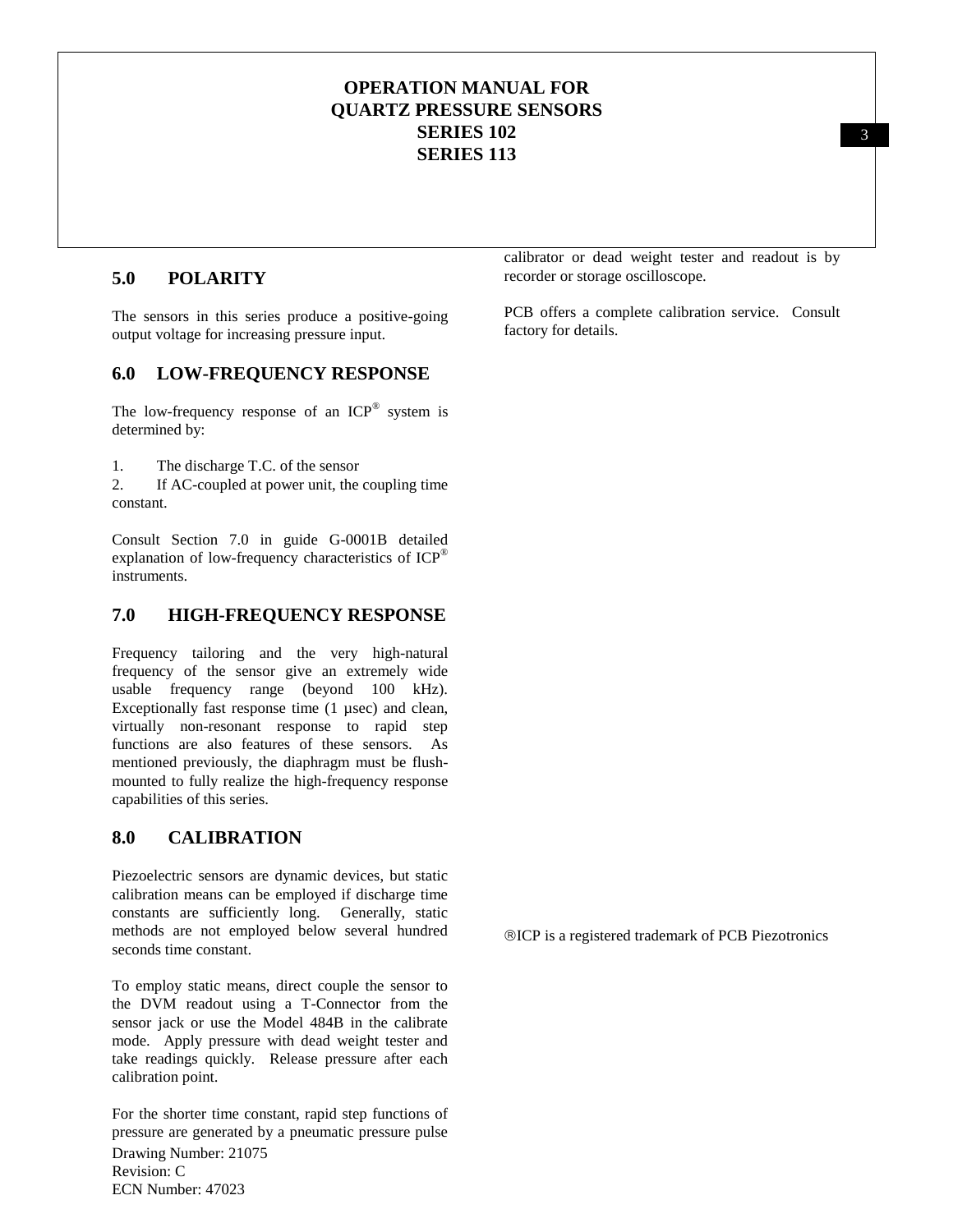| <b>Model Number</b>                                                                                                                                                                      |  |                        | <b>ICP® PRESSURE SENSOR</b>      |                                                                                                                      |                                   |                                                      |                                                                                                                                                                                       |                                           | Revision: C         |
|------------------------------------------------------------------------------------------------------------------------------------------------------------------------------------------|--|------------------------|----------------------------------|----------------------------------------------------------------------------------------------------------------------|-----------------------------------|------------------------------------------------------|---------------------------------------------------------------------------------------------------------------------------------------------------------------------------------------|-------------------------------------------|---------------------|
| 113B27                                                                                                                                                                                   |  |                        |                                  |                                                                                                                      |                                   |                                                      |                                                                                                                                                                                       |                                           | ECN #: 40791        |
| <b>Performance</b>                                                                                                                                                                       |  | <b>ENGLISH</b>         | SI                               |                                                                                                                      |                                   |                                                      | <b>OPTIONAL VERSIONS</b>                                                                                                                                                              |                                           |                     |
| Measurement Range(for ±5V output)                                                                                                                                                        |  | 100 psi                | 689.4 kPa                        |                                                                                                                      |                                   |                                                      | Optional versions have identical specifications and accessories as listed for the standard model                                                                                      |                                           |                     |
| Useful Overrange(for ± 10V output)                                                                                                                                                       |  | 200 psi                | 1378.8 kPa                       | $[2]$                                                                                                                |                                   |                                                      | except where noted below. More than one option may be used.                                                                                                                           |                                           |                     |
| Sensitivity( $\pm$ 15 %)                                                                                                                                                                 |  | 50 mV/psi              | 7.25 mV/kPa                      |                                                                                                                      |                                   |                                                      |                                                                                                                                                                                       |                                           |                     |
| Maximum Pressure                                                                                                                                                                         |  | 1 kpsi                 | 6895 kPa                         |                                                                                                                      | <b>E</b> - Emralon coating        |                                                      |                                                                                                                                                                                       |                                           | $[5]$               |
| Resolution                                                                                                                                                                               |  | 1 mpsi                 | 0.007 kPa                        | $[1]$                                                                                                                | Coating                           |                                                      | Emralon                                                                                                                                                                               | Emralon                                   |                     |
| Resonant Frequency                                                                                                                                                                       |  | $\geq 500$ kHz         | $\geq 500$ kHz                   |                                                                                                                      | <b>Electrical Isolation</b>       |                                                      | $10^8$ Ohm                                                                                                                                                                            | $10^8$ Ohm                                |                     |
| Rise Time                                                                                                                                                                                |  | $\leq 1.0 \mu$ sec     | $\leq 1.0 \mu$ sec               |                                                                                                                      |                                   |                                                      | Supplied Accessory: Model 065A08 Isolation ring 0.250"OD x 0.218" ID x 0.027" thk anodized                                                                                            |                                           |                     |
| Low Frequency Response(-5 %)                                                                                                                                                             |  | $0.5$ Hz               | $0.5$ Hz                         |                                                                                                                      | aluminum (3)                      |                                                      |                                                                                                                                                                                       |                                           |                     |
| Non-Linearity<br>Environmental                                                                                                                                                           |  | $\leq 1.0$ % FS        | $\leq 1.0$ % FS                  | $[3]$                                                                                                                | Vespel (3)                        |                                                      | Supplied Accessory : Model 065A22 Isolation Seal, .250" OD x .218" ID x .015", Torlon or                                                                                              |                                           |                     |
| <b>Acceleration Sensitivity</b>                                                                                                                                                          |  | $\leq 0.002$ psi/g     | ≤ 0.0014 kPa/(m/s <sup>2</sup> ) |                                                                                                                      |                                   |                                                      |                                                                                                                                                                                       |                                           |                     |
| Temperature Range(Operating)                                                                                                                                                             |  | -100 to +275 °F        | -73 to +135 $^{\circ}$ C         |                                                                                                                      | H - Hermetic Seal                 |                                                      |                                                                                                                                                                                       |                                           | $[5]$               |
| <b>Temperature Coefficient of Sensitivity</b>                                                                                                                                            |  | ≤ 0.03 %/°F            | ≤ 0.054 %/°C                     | $[1]$                                                                                                                | Sealing                           |                                                      | <b>Welded Hermetic</b>                                                                                                                                                                | <b>Welded Hermetic</b>                    |                     |
| Maximum Flash Temperature                                                                                                                                                                |  | 3000 °F                | 1649 °C                          |                                                                                                                      |                                   |                                                      |                                                                                                                                                                                       |                                           |                     |
| <b>Maximum Vibration</b>                                                                                                                                                                 |  | 2000 g pk              | 19,614 m/s <sup>2</sup> pk       |                                                                                                                      | <b>J</b> - Ground Isolated        |                                                      |                                                                                                                                                                                       |                                           | [5][6]              |
| Maximum Shock                                                                                                                                                                            |  | 20,000 g pk            | 196,140 m/s <sup>2</sup> pk      |                                                                                                                      |                                   |                                                      |                                                                                                                                                                                       |                                           |                     |
| <b>Electrical</b>                                                                                                                                                                        |  |                        |                                  |                                                                                                                      | N - Negative Output Polarity      |                                                      |                                                                                                                                                                                       |                                           | $[5]$               |
| <b>Output Polarity (Positive Pressure)</b>                                                                                                                                               |  | Positive               | Positive                         |                                                                                                                      |                                   |                                                      |                                                                                                                                                                                       |                                           |                     |
| Discharge Time Constant(at room temp)                                                                                                                                                    |  | $\geq 1.0$ sec         | $\geq 1.0$ sec                   |                                                                                                                      | S - Stainless Steel Diaphragm     |                                                      |                                                                                                                                                                                       |                                           | $[5]$               |
| <b>Excitation Voltage</b>                                                                                                                                                                |  | 20 to 30 VDC           | 20 to 30 VDC                     |                                                                                                                      | Diaphragm                         |                                                      | 316L Stainless Steel                                                                                                                                                                  | 316L Stainless Steel                      |                     |
| <b>Constant Current Excitation</b>                                                                                                                                                       |  | 2 to 20 mA             | 2 to 20 mA                       |                                                                                                                      |                                   |                                                      |                                                                                                                                                                                       |                                           |                     |
| Output Impedance                                                                                                                                                                         |  | $<$ 100 Ohm            | <100 Ohm                         |                                                                                                                      | <b>W</b> - Water Resistant Cable  |                                                      |                                                                                                                                                                                       |                                           | $[7][5]$            |
| Output Bias Voltage<br>Physical                                                                                                                                                          |  | 8 to 14 VDC            | 8 to 14 VDC                      |                                                                                                                      |                                   |                                                      | Supplied Accessory: Model 060A03 Clamp nut, 5/16-24-2A thd, 1/4" hex, stainless steel (1)                                                                                             |                                           |                     |
| <b>Sensing Geometry</b>                                                                                                                                                                  |  | Compression            | Compression                      |                                                                                                                      | <b>WM</b> - Water Resistant Cable |                                                      |                                                                                                                                                                                       |                                           | $[7][5]$            |
| <b>Sensing Element</b>                                                                                                                                                                   |  | Quartz                 | Quartz                           |                                                                                                                      |                                   |                                                      | Supplied Accessory: Model 060A05 Clamp nut M7 x 0.75-6g thd (1)                                                                                                                       |                                           |                     |
| <b>Housing Material</b>                                                                                                                                                                  |  | 17-4 Stainless Steel   | 17-4 Stainless Steel             |                                                                                                                      |                                   |                                                      |                                                                                                                                                                                       |                                           |                     |
| Diaphragm                                                                                                                                                                                |  | Invar                  | Invar                            |                                                                                                                      | <b>NOTES:</b>                     |                                                      |                                                                                                                                                                                       |                                           |                     |
| Sealing                                                                                                                                                                                  |  | <b>Welded Hermetic</b> | <b>Welded Hermetic</b>           |                                                                                                                      | [1] Typical.                      |                                                      |                                                                                                                                                                                       |                                           |                     |
| <b>Electrical Connector</b>                                                                                                                                                              |  | 10-32 Coaxial Jack     | 10-32 Coaxial Jack               |                                                                                                                      |                                   |                                                      | [2] For +10 volt output, minimum 24 VDC supply voltage required. Negative 10 volt output may                                                                                          |                                           |                     |
| Weight(with clamp nut)                                                                                                                                                                   |  | $0.16$ oz              | $4.5$ gm                         |                                                                                                                      | be limited by output bias.        |                                                      |                                                                                                                                                                                       |                                           |                     |
|                                                                                                                                                                                          |  |                        |                                  |                                                                                                                      |                                   | [3] Zero-based, least-squares, straight line method. |                                                                                                                                                                                       |                                           |                     |
|                                                                                                                                                                                          |  |                        |                                  |                                                                                                                      |                                   |                                                      | [4] See PCB Declaration of Conformance PS023 for details.                                                                                                                             |                                           |                     |
|                                                                                                                                                                                          |  |                        |                                  |                                                                                                                      | accessories.                      |                                                      | [5] For sensor mounted in thread adaptor, see adaptor installation drawing for supplied                                                                                               |                                           |                     |
|                                                                                                                                                                                          |  |                        |                                  |                                                                                                                      |                                   | [6] Used with optional mounting adaptor.             |                                                                                                                                                                                       |                                           |                     |
|                                                                                                                                                                                          |  |                        |                                  |                                                                                                                      |                                   | [7] Clamp nut installed prior to cable attachment    |                                                                                                                                                                                       |                                           |                     |
| All specifications are at room temperature unless otherwise specified.<br>In the interest of constant product improvement, we reserve the right to change specifications without notice. |  |                        |                                  |                                                                                                                      |                                   |                                                      |                                                                                                                                                                                       |                                           |                     |
| ICP <sup>®</sup> is a registered trademark of PCB Group, Inc.                                                                                                                            |  |                        |                                  |                                                                                                                      | <b>SUPPLIED ACCESSORIES:</b>      |                                                      |                                                                                                                                                                                       |                                           |                     |
|                                                                                                                                                                                          |  |                        |                                  | Model 060A03 Clamp nut, 5/16-24-2A thd, 1/4" hex, stainless steel (1)<br>Model 060A05 Clamp nut M7 x 0.75-6g thd (1) |                                   |                                                      |                                                                                                                                                                                       |                                           |                     |
|                                                                                                                                                                                          |  |                        |                                  |                                                                                                                      |                                   |                                                      |                                                                                                                                                                                       |                                           |                     |
|                                                                                                                                                                                          |  |                        |                                  |                                                                                                                      |                                   |                                                      | Model 065A02 Seal ring, sensor flush mount, 0.248" OD x 0.219" ID x 0.015" thk, brass (3)<br>Model 065A05 Seal sleeve sensor recess mount 0.248" OD x 0.221" ID x 0.240" thk 17-4 (1) |                                           |                     |
|                                                                                                                                                                                          |  |                        |                                  |                                                                                                                      |                                   |                                                      |                                                                                                                                                                                       |                                           |                     |
|                                                                                                                                                                                          |  |                        |                                  |                                                                                                                      | Entered: AP                       | Engineer: MJK                                        | Sales: KWW                                                                                                                                                                            | Approved: BAM                             | Spec Number:        |
|                                                                                                                                                                                          |  |                        |                                  |                                                                                                                      | Date: 3/19/2013                   | Date: 3/19/2013                                      | Date: 3/19/2013                                                                                                                                                                       | Date: 3/19/2013                           | 40651               |
|                                                                                                                                                                                          |  |                        |                                  |                                                                                                                      | <b>SPCB</b> PIEZOTRONICS"         | 3425 Walden Avenue. Depew. NY 14043                  |                                                                                                                                                                                       | Fax: 716-684-0987<br>E-Mail: info@pcb.com | Phone: 716-684-0001 |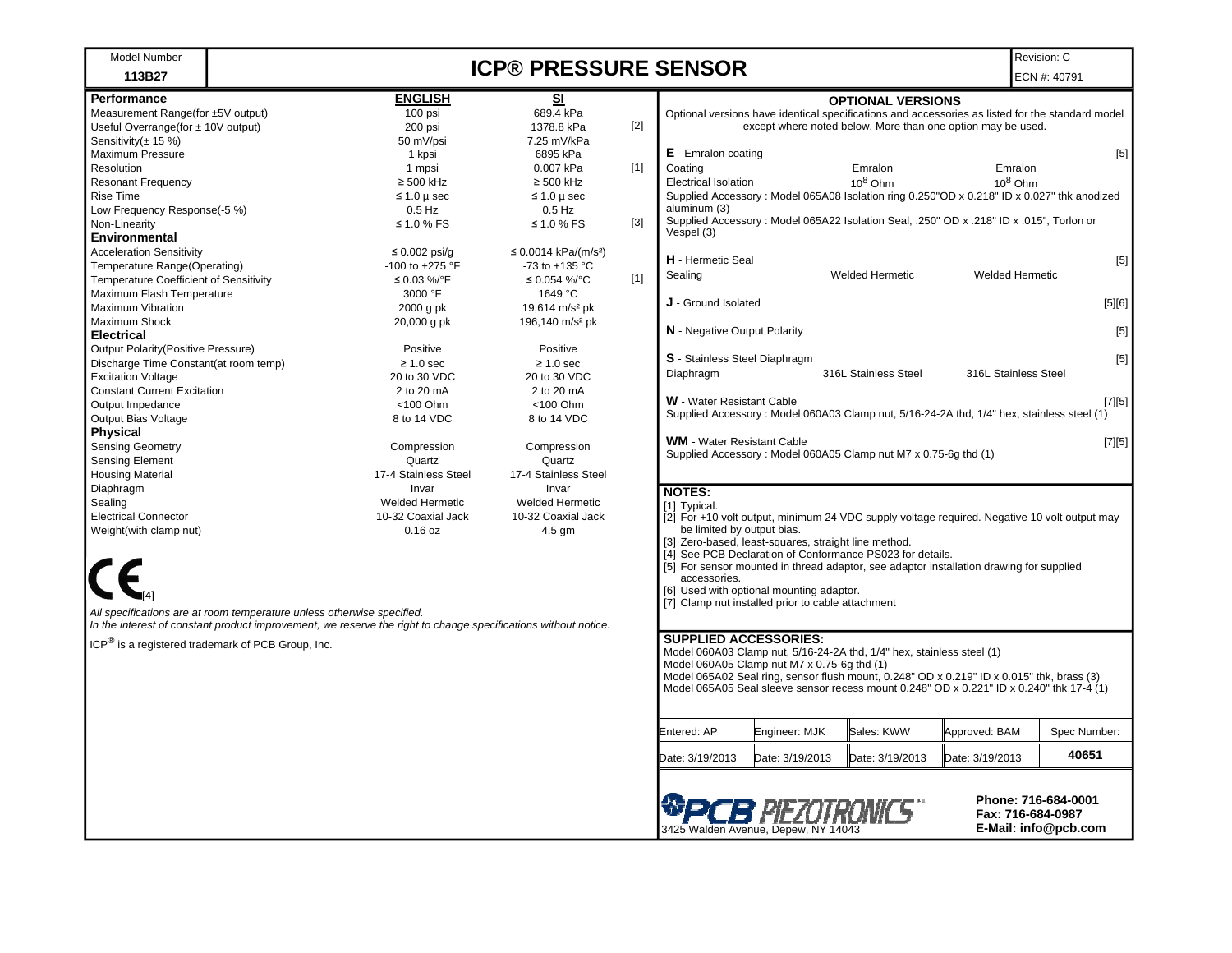